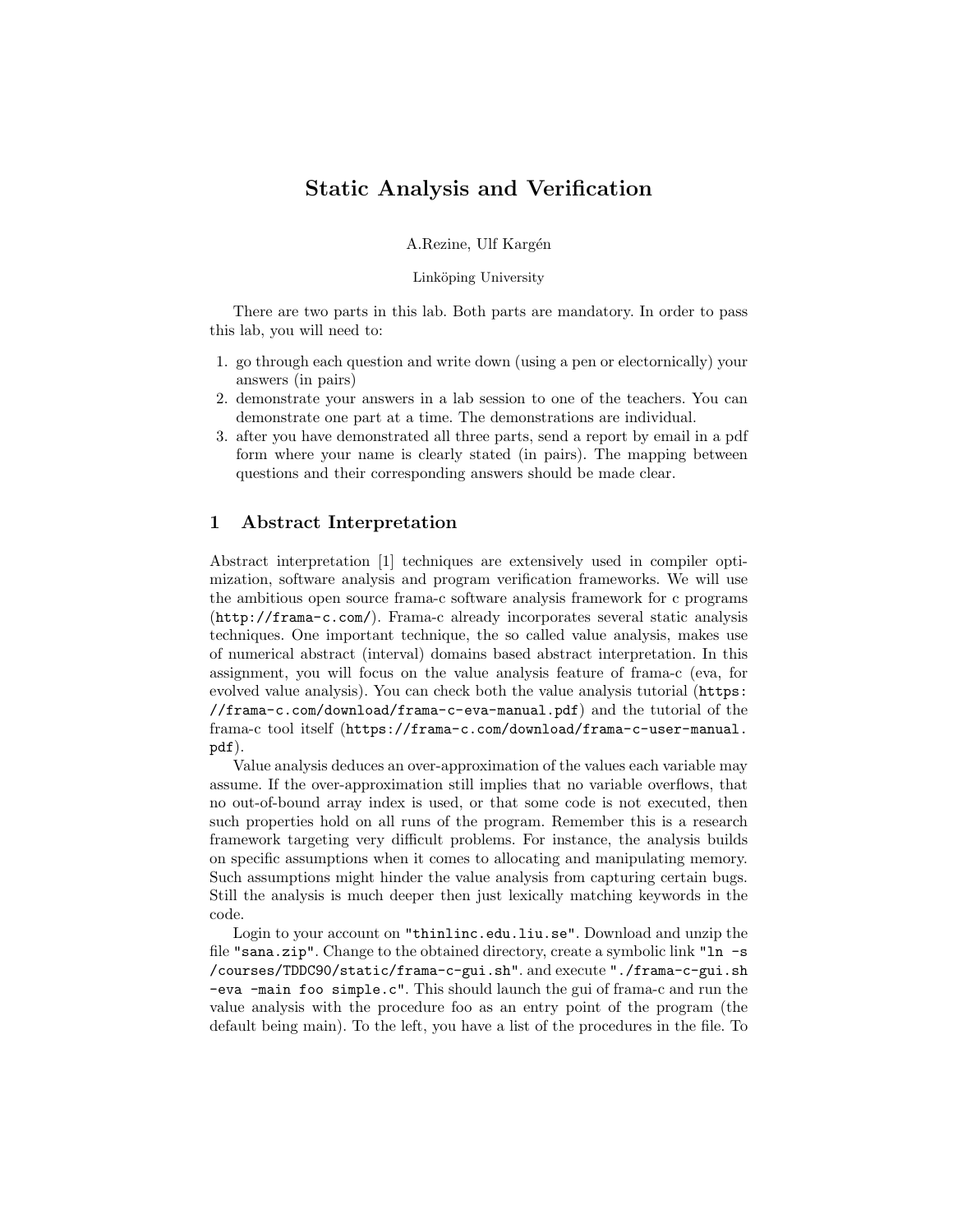the right, you have the original file (cannot be edited from the gui, each time you want to make a change, you need to make the change in your favorite editor and then click "reparse" under the file menu). In the middle you have a reorganized version of your file, the correspondence should be clear. In the lower part of the gui, you can access different tablets. We will focus on one of the tablets, namely the Values tablet. By clicking on a variable in the middle window (say i after the assignment in "simple.c") you will get the set of values computed by framac. This set is always an over-approximation. Choose the foo procedure from the left window and click on the value returned by foo. This value is included in the set  $\{0, 10\}$ . This means that this value **cannot** be something else than 0 or 10. Also, choose procedure bar. Parts of the code are colored in red. By clicking on it, the information tablet informs you this code is dead. It is never going to be executed no matter what the **read**() method returns as value for **i** in **f**oo().

The value analysis in frama-c achieves this by computing, as precisely as possible, over-approximations of the possible values. Sometimes, this over-approximations are strict. If you change the  $(i>0)$  condition in foo to  $(i!=0)$ , you see that the value assumed by i can be any integer, and hence frama-c value analysis alone cannot exclude the possibility of a division by zero. possibility of an overflow in abs. It still manages to establish that there is deadcode in bar. The lost precision can be recovered with other more expensive abstract numerical domains, but these are not discussed here. Instead frama-c can leverage on other approaches such as user or automatically generated and proved Hoare triples in order to formally establish such run time errors do not occur. There are three parts in this value analysis assignment.

Loops with a fixed number of iterations. Execute "frama-c-gui.sh -eva -main fixed repeat fixed repeat.c" from the command line.

- 1. What are the possible values of x and y inside the while-loop according to the value analysis? Is each one of these values possible?
- 2. In the lower left corner of the Gui, under the "Eva" part, there is a parameter "slevel". Change it to 20. Re-run the analysis by clicking on reparse under the file menu. What are the new values of x and y computed by the value analysis?
- 3. Intuitively, "slevel" influences how many times a loop is unfolded (hence avoiding the precision loss entailed by the join at each iteration). This yields a more precise and more expensive value analysis. What is the smallest "slevel" that yields a precise value for y?

Loops without a fixed number of iterations. Execute "frama-c-gui.sh -eva -main repeat repeat.c" from the command line.

- 1. What are the possible values of x and y according to the value analysis? Is each one of them possible?
- 2. Change "slevel" to 100. Re-run the analysis by chooising reparse under file. What are the new values of x and y computed by the value analysis? Can you guess why not all of them are possible? What information should be tracked in order to obtain a more precise over-approximation?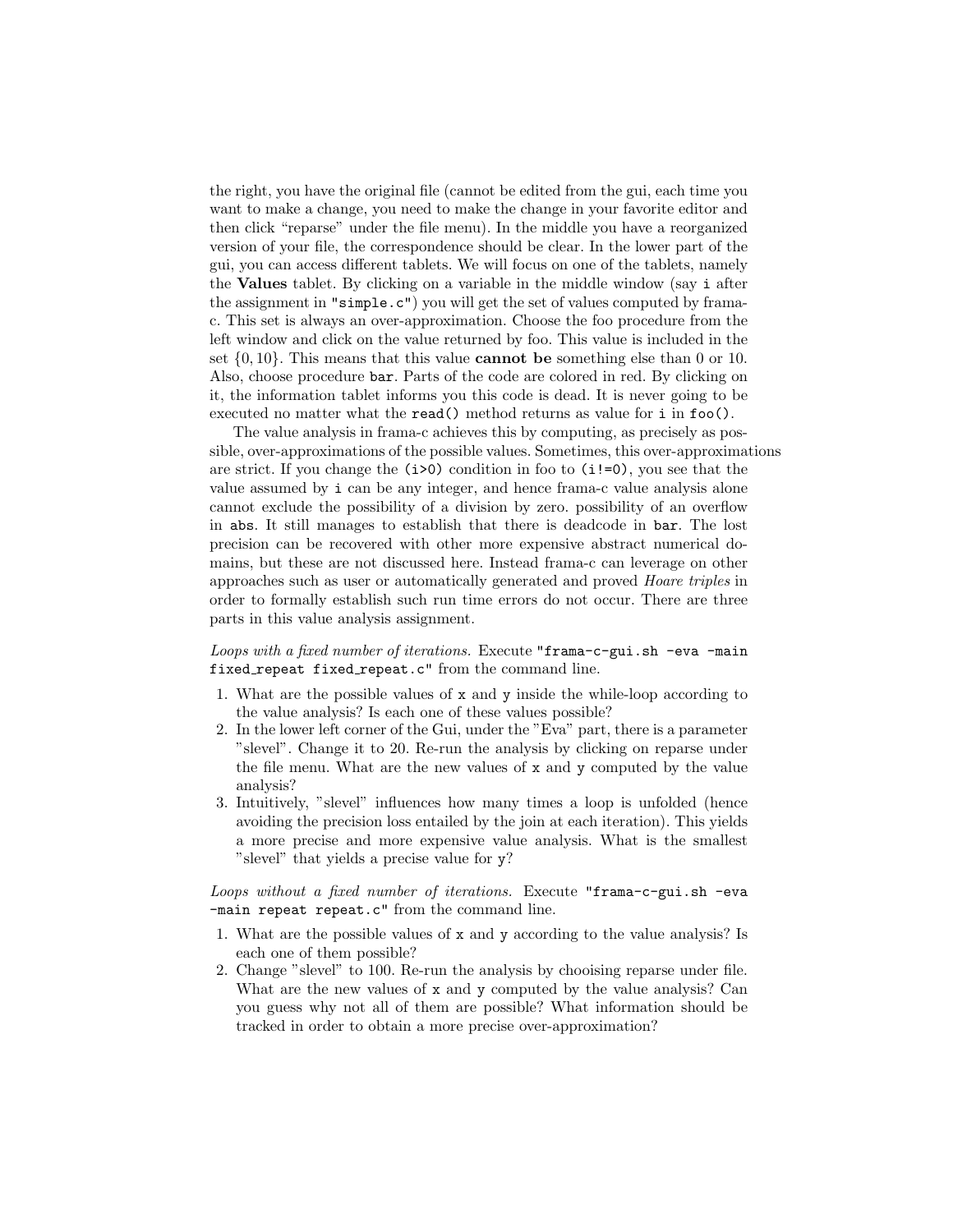Array indices out of bounds. Execute "frama-c-gui.sh -eva -main bounds bounds.c" from the command line.

- 1. What are the possible values of i and j (in the respective loops) according to the value analysis? Are all of them possible?
- 2. Change the assignment to high from max(pivot,0) to max(pivot,100). What happens when you re-run the analysis?
- 3. Change back to max(pivot,0) and change seq[100] to seq[10]. Frama-c could not establish an important assertion, which one? Why is it important? Why couldn't it establish it?

# 2 Symbolic Execution

The original idea is not new [5]. Put simply, constraints along specific paths are collected in order to check the possibility of the considered path, and to explore new paths by negating some of the constraints. The entailed checks are left for a satisfiability modulo theory solver (i.e., smt solver). Such a solver may establish unsatisfiability of the constraints representing a specific path, or may return values for the involved variables (input variables in particular). Many smt solvers adopt the SMTLIB common input format [6]. Z3 [2] is a well established and efficient solver. It is installed on "thinlinc.edu.liu.se" where you can invoke it from the command line.

Example 1 (Simple). The assertion in this simple program is violated exactly when the then branch of the if statement is taken with result==b.

| #define CAP 5                                                                                                           | (declare-const CAP Int)<br>$(assert (= CAP 5))$                                                              |
|-------------------------------------------------------------------------------------------------------------------------|--------------------------------------------------------------------------------------------------------------|
| int compute (int $a$ , int $b$ ) {                                                                                      | (declare-const a0 Int)<br>(declare-const b0 Int)                                                             |
| int res=0;                                                                                                              | (declare-const res0 Int)<br>$(assert (= res0 0))$                                                            |
| if $((a \ % CAP) != (b \ % (CAP + 2))) {\nvert (assert (not (= (mod a 0 CAP)$<br>$res = a + 1$ :<br>$assert(res != b);$ | $(mod b0 (+ CAP 2))))$<br>(declare-const resi Int)<br>$(assert (= res1 (+ a0 1)))$<br>$(assert (= rest b0))$ |
|                                                                                                                         | (check-sat)<br>$(get-model)$                                                                                 |

We generate the constraint at the right of the table. The constraint encodes the execution of a path that violates the assertion. You call Z3 with "z3 -smt2 if.smt2". The smt solver checks the satisfiability of the constraint and returns a satisfying valuation to the variables (hence a test that is guaranteed to violate the assertion).

In this assignment, you will manually encode paths of a simple method in a lottery program. Do not use the "ite" construct in z3. Instead, encode one path at a time, using SSA form, and negating the assertion that is to be checked. The main method in "lottery.c" chooses three numbers a, b and c in  $\{0, 1\}$ . The check method checks whether the triplet (a,b,c) is a winning combination and prints a corresponding message.